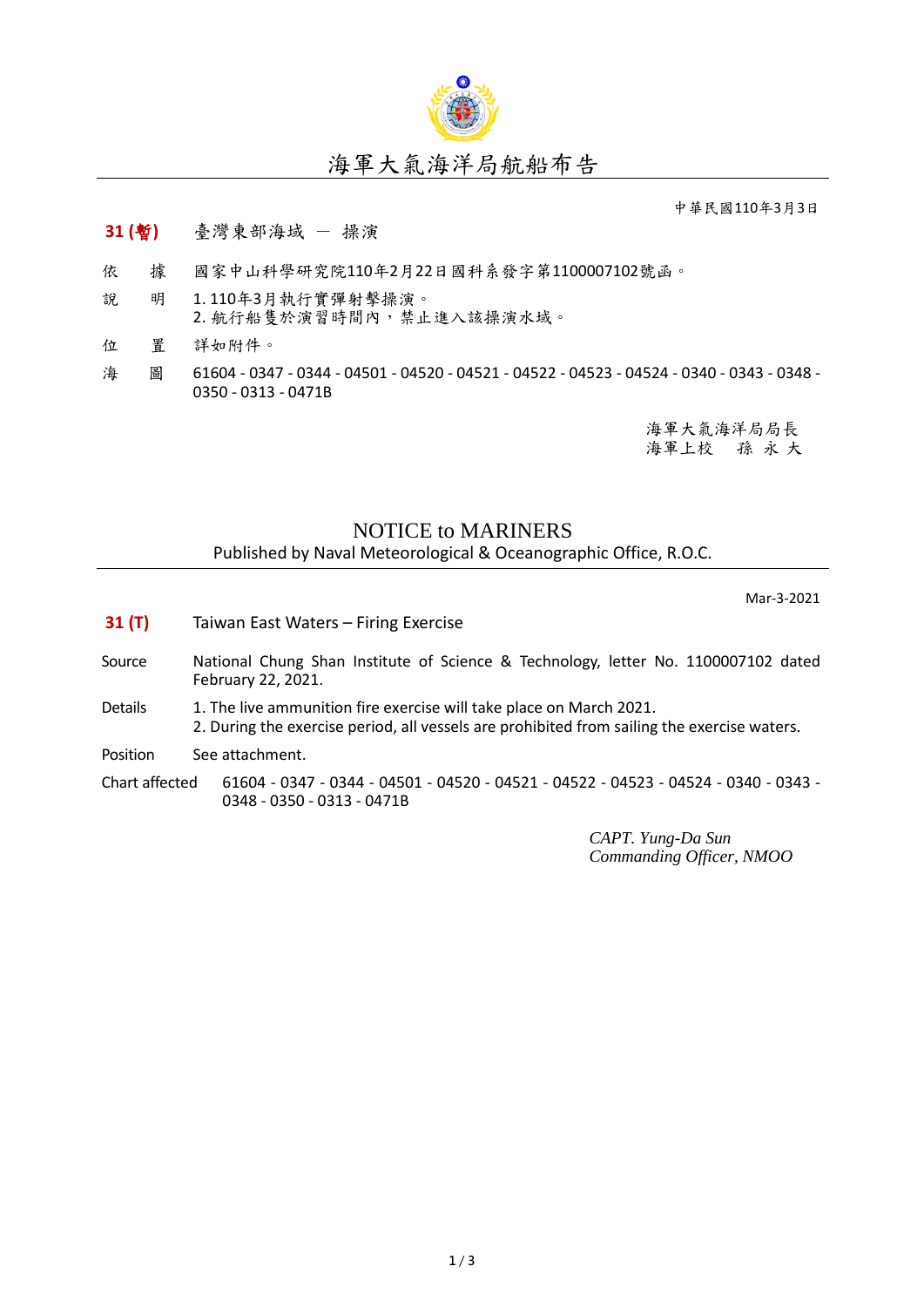附件 Attachment NM 31

| 日期<br>Date |                      | 起訖時間<br>Time           | 點 位 Position<br>(WGS84)                                                                                                                                                                                                                                                                                                                                                                                                                                                                                                                                                                                                                                        |
|------------|----------------------|------------------------|----------------------------------------------------------------------------------------------------------------------------------------------------------------------------------------------------------------------------------------------------------------------------------------------------------------------------------------------------------------------------------------------------------------------------------------------------------------------------------------------------------------------------------------------------------------------------------------------------------------------------------------------------------------|
| (A)        | 20210310<br>20210311 | 0500-0700              | ◎中科院實彈射擊操演(NCSIST Firing Exercise)<br>N 23°20'55.0", E 121°35'08.0"<br>Α<br>N 23°20'55.0", E 122°14'19.0"<br>B<br>$\mathsf{C}$<br>N 22°45'00.0", E 121°26'00.0"<br>N 22°36'00.0", E 121°26'00.0"<br>D<br>N 22°48'00.0", E 121°54'00.0"<br>Ε<br>N 22°48'00.0", E 122°30'00.0"<br>F<br>N 22°07'00.0", E 122°30'00.0"<br>G<br>N 22°07'00.0", E 121°24'00.0"<br>H<br>N 22°00'00.0", E 121°24'00.0"<br>N 22°00'00.0", E 120°52'00.0"<br>J<br>N 22°20'00.0", E 120°53'00.0"<br>K<br>中心點: N 22°10'00.0"、E 121°41'00.0"<br>危險區域:中心點半徑17浬所涵蓋之範圍<br>Central point: N 22°10'00.0", E 121°41'00.0"<br>Dangerous area: Central point with a radius of 17<br>nautical miles. |
| (B)        | 20210316<br>20210317 | 0800-1200<br>1300-1700 | ◎中科院實彈射擊操演(NCSIST Firing Exercise)<br>N 22°32'00.0", E 121°00'00.0"<br>Α<br>N 22°32'00.0", E 121°15'00.0"<br>B<br>N 22°30'00.0", E 121°24'00.0"<br>C<br>N 21°50'00.0", E 121°24'00.0"<br>D<br>N 21°50'00.0", E 121°00'00.0"<br>E<br>N 22°00'00.0", E 120°52'00.0"<br>F<br>N 22°25'00.0", E 120°55'00.0"<br>G<br>中心點: N 22°12'00.0", E 121°08'00.0"<br>危險區域:中心點半徑12浬所涵蓋之範圍<br>Central point: N 22°12'00.0", E 121°08'00.0"<br>Dangerous area: Central point with a radius of 12<br>nautical miles.                                                                                                                                                              |
|            | 20210318             | 1030-1200<br>1300-1700 |                                                                                                                                                                                                                                                                                                                                                                                                                                                                                                                                                                                                                                                                |